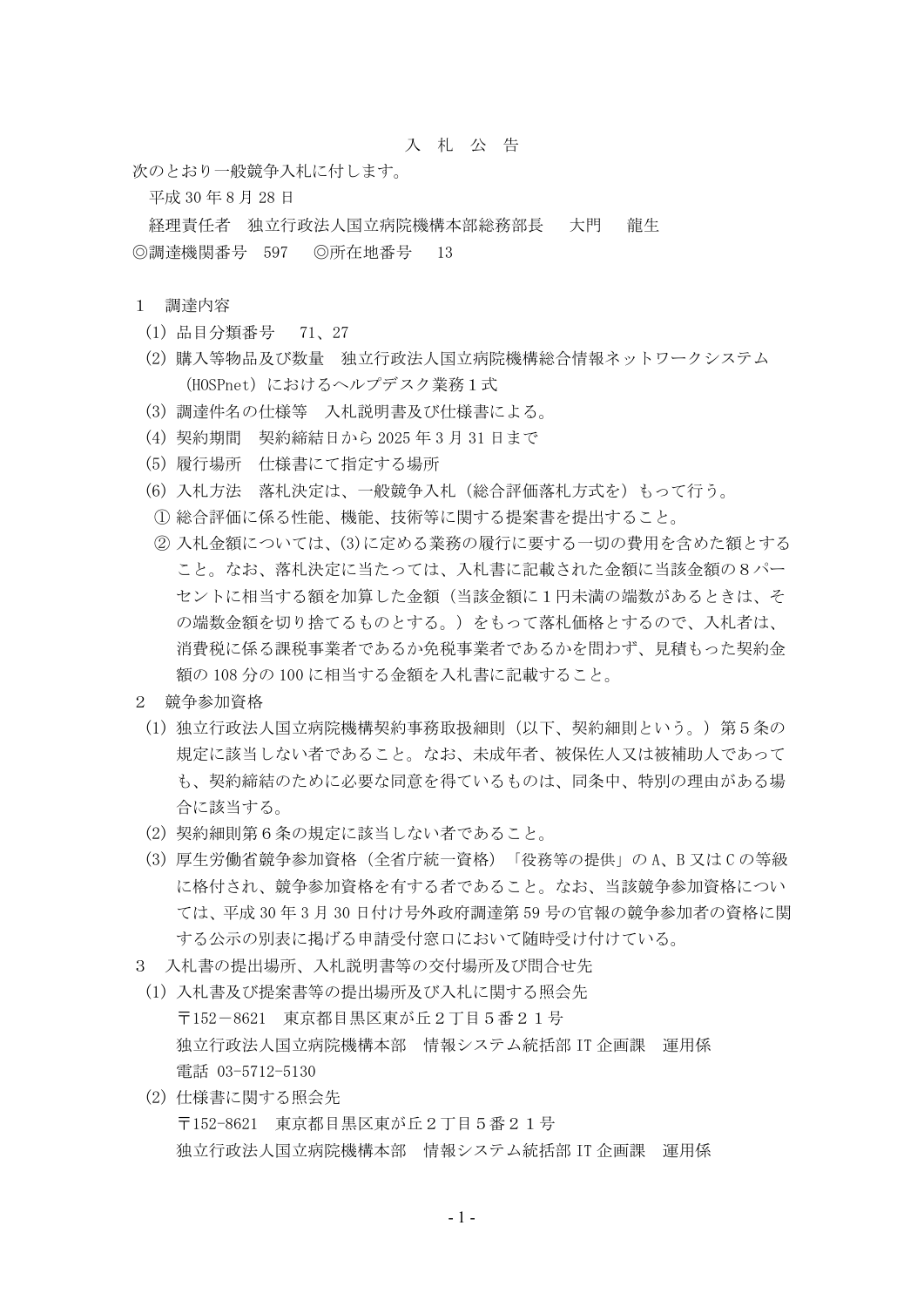電話 03-5712-5130

- (3) 入札説明書の交付方法
	- ① 交付期間 平成 30 年 8 月 28 日から平成 30 年 10 月 17 日まで。
	- ② 交付時間 平日 9:30 から 17:00 まで。
	- ③ 交付場所 上記(2)に同じ。
- (4) 入札説明会の日時及び場所 平成 30 年 9 月 13 日 11 時 00 分 本部 3 階会議室 31
- (5) 入札書の受領期限 平成 30 年 10 月 18 日 15 時 00 分
- (6) 開札の日時及び場所 平成 30 年 10 月 29 日 10 時 00 分 本部 3 階会議室 32
- 4 その他
	- (1) 契約手続において使用する言語及び通貨 日本語及び日本国通貨
	- (2) 入札保証金及び契約保証金 免除
	- (3) 入札者に要求される事項 この一般競争に参加を希望する者は、封印した入札書に 本公告に示した物品を納入できることを証明する書類を添付して入札書の受領期限 までに提出しなければならない。入札者は、開札日の前日までの間において、経理 責任者から当該書類に関し説明を求められた場合は、それに応じなければならない。
	- (4) 入札の無効 本公告に示した競争参加資格のない者の提出した入札書、入札者に求 められる義務を履行しなかった者の提出した入札書は無効とする。
	- (5) 契約書作成の要否 要
	- (6) 落札者の決定方法 本公告に示した物品を納入できると経理責任者が判断した資料 を添付して入札書を提出した入札者であって、契約細則第 21 条の規定に基づいて作 成された予定価格の制限の範囲内で最低価格をもって有効な入札を行った入札者を 落札者とする。
	- (7) 詳細は入札説明書による。
- 5 Summary
	- (1) Official in charge of disbursement of the procuring entity: Tatsuo Daimon, Director, Department of General Affairs, National Hospital Organization Headquarters
	- (2) Classification of the services to be procured : 71,27
	- (3) Nature and quantity of the services to be required : A contract for help desk service in the National Hospital Organization Genera Information Network System 1 set
	- (4) Fulfillment period : From Contract date to March 31, 2025
	- (5) Fulfillment place : The place specified by the official in charge of disbursement of the procuring entity
	- (6) Qualification for participating in the tendering procedures : Suppliers eligible for participating in the proposed tender are those who shall :
	- ① not come under Article 5 of the Regulation concerning Contract for National Hospital Organization(NHO). Furthermore, minors, Person under